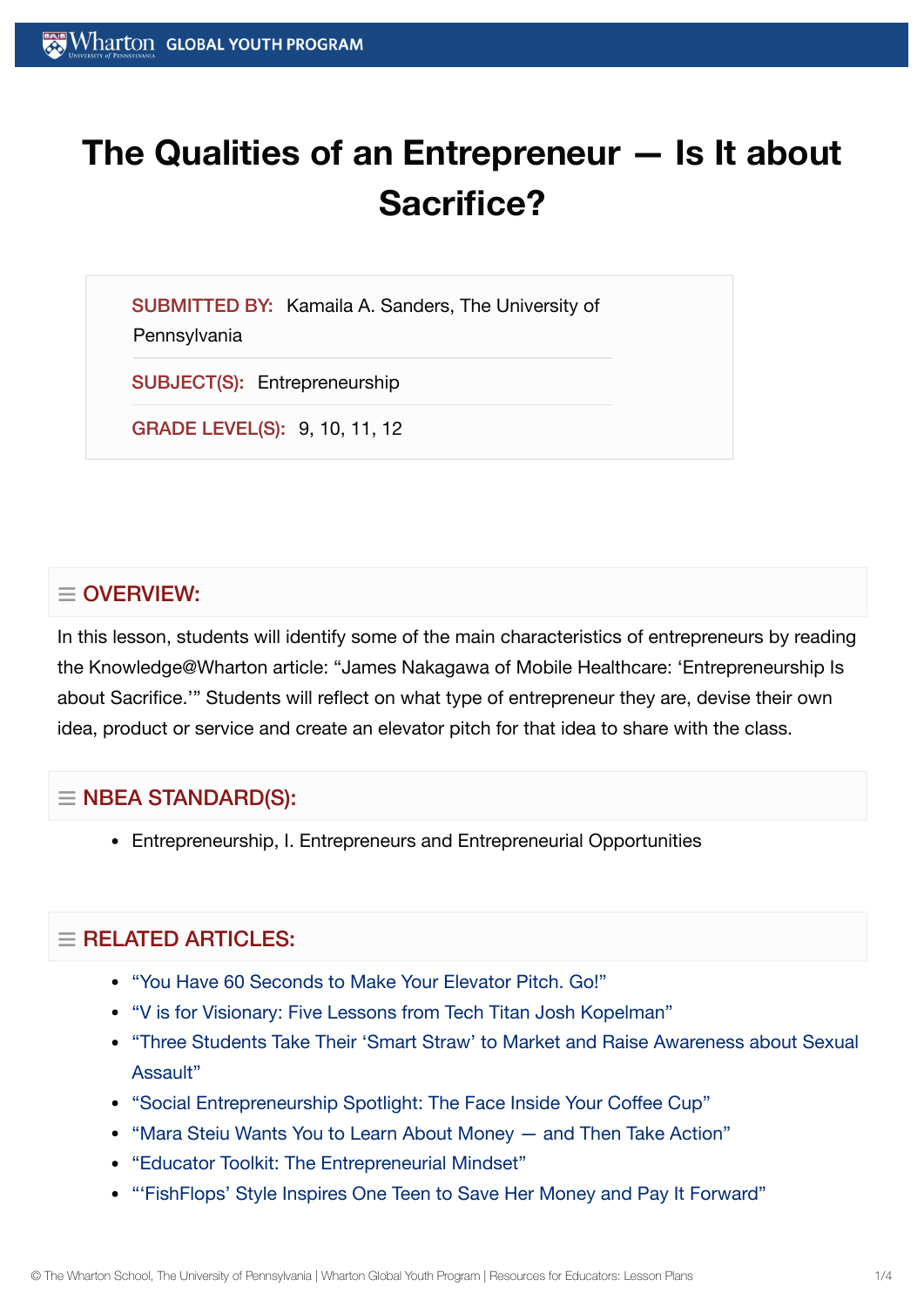**Common Core Standard(s):** Key Ideas and details, range of reading, technology and new media.

**Objectives/Purposes:** Students will identify the characteristics of an entrepreneur and learn to make an elevator pitch for their ideas.

**[Knowledge@Wharton](http://knowledge.wharton.upenn.edu/arabic/article.cfm?articleid=2675) Article:** "James Nakagawa of Mobile Healthcare: 'Entrepreneurship Is about Sacrifice'"

#### **Other Resources/Materials:**

YouTube Video on Elevator Pitches: <http://www.youtube.com/watch?v=Tq0tan49rmc>

## **Activity:**

1. (*20 mins*) Have students read the article: "James Nakagawa of Mobile Healthcare: 'Entrepreneurship Is about Sacrifice.'" Tell them to identify the qualities and characteristics of an entrepreneur that Nakagawa mentions, and then lead a discussion on them. Answers may include:

- Entrepreneurs are not just in it for the money.
- They are mature.
- They have perseverance.
- They are willing to take risks.
- They make calculated decisions.
- They are ok with failure.
- They work all the time  $-$  are hardworking.
- They can work under a lot of stress.
- They are good at networking.
- They assemble a quality team.
- They are collaborative.
- They are accountable.
- They are willing to risk their own money.
- They are tough.
- They are willing to dream big.
- They are willing to make sacrifices.
- They have ownership of their idea.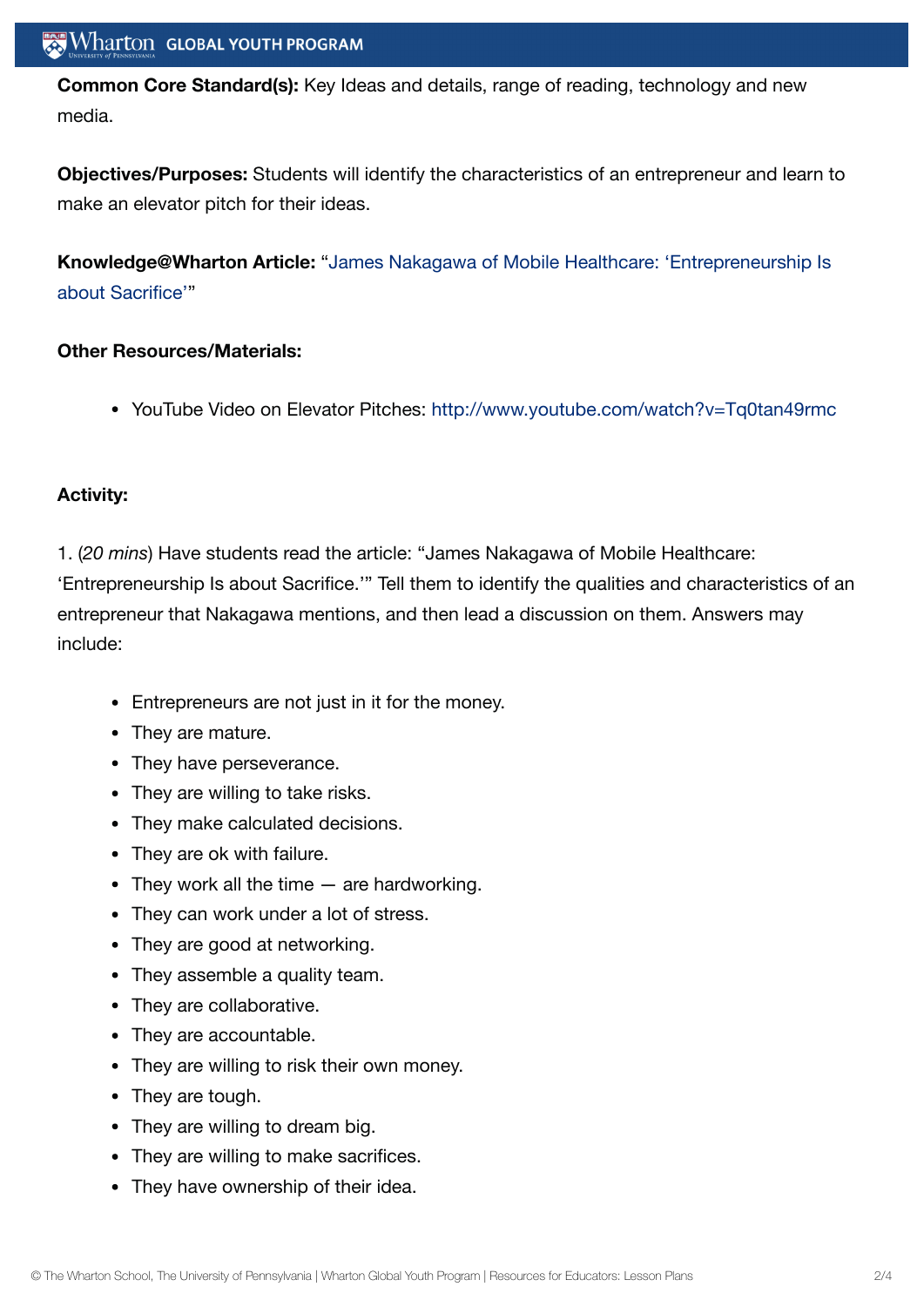## $\mathbb{R}$  Wharton Global Youth Program

Also, have students discuss Nakagawa's quote, "It doesn't matter where you start in life, it's where you finish." Then ask students what type of entrepreneur they think Nakagawa is? (A: Social Entrepreneur – "If you have the option of helping, using your family's money, your education, the opportunities you have, to try and create better ways, I don't see why you're not doing it.") Ask students if they possess any of these qualities or characteristics and if so, which ones. Which qualities/ characteristics do they not have? Why not? How can they achieve them?

2. (*10 mins*) Briefly review the three types of entrepreneurs that you have covered for the week (traditional, organizational and social). Students are now going to determine: If they were an entrepreneur, what kind of entrepreneur would they be? Keeping all of these qualities in mind, have students think about what kind of ideas, services or projects would motivate them to risk it all, work 24/7, and work under a lot of stress. When they dream big, what kinds of things do they think about? Each student should choose at least one entrepreneurial type. Once students have chosen their entrepreneurial type, break them up into three groups based on what type of entrepreneur they think they are and have them come up with a list of the unique qualities that type of an entrepreneur may have.

3. (*5-10 mins*) Now that students have chosen to be either a traditional, organizational or social entrepreneur, have them each come up with one idea, product or service within the entrepreneurial framework that they have chosen. Give them time to come up with this idea.

4. (*10 mins*) Students will now write an elevator pitch for their idea. First you will have to explain the concept of an elevator pitch. Since students will be used to sharing their ideas, you will want to make sure that you clearly explain why and how an elevator pitch is distinct from just sharing your idea. To help you do this, have students watch the YouTube video: "The Elevator Pitch." Then discuss the main points of an elevator pitch as outlined in the video (what is the problem, what is your solution, etc...), and have students create their own pitch for the idea they have just created.

5. (*10 -15 mins*) Have students present their elevator pitches in front of the class. Once the students have shared their ideas, have them write their ideas on the board, organized by category (traditional, organizational and social). This will help to group them for a later activity. Have each student vote for their favorite idea within the entrepreneurial framework they have chosen, based on the elevator pitches they have just heard, by putting a post it note with their name on it next to the idea. Keep in mind that if a student is a social entrepreneur, they should be voting for ideas in the social entrepreneurship category. You are going to group students by their entrepreneurial framework and the idea that is the most popular within each category. In other words, all the social entrepreneurs in the class are going to work on the social entrepreneurial